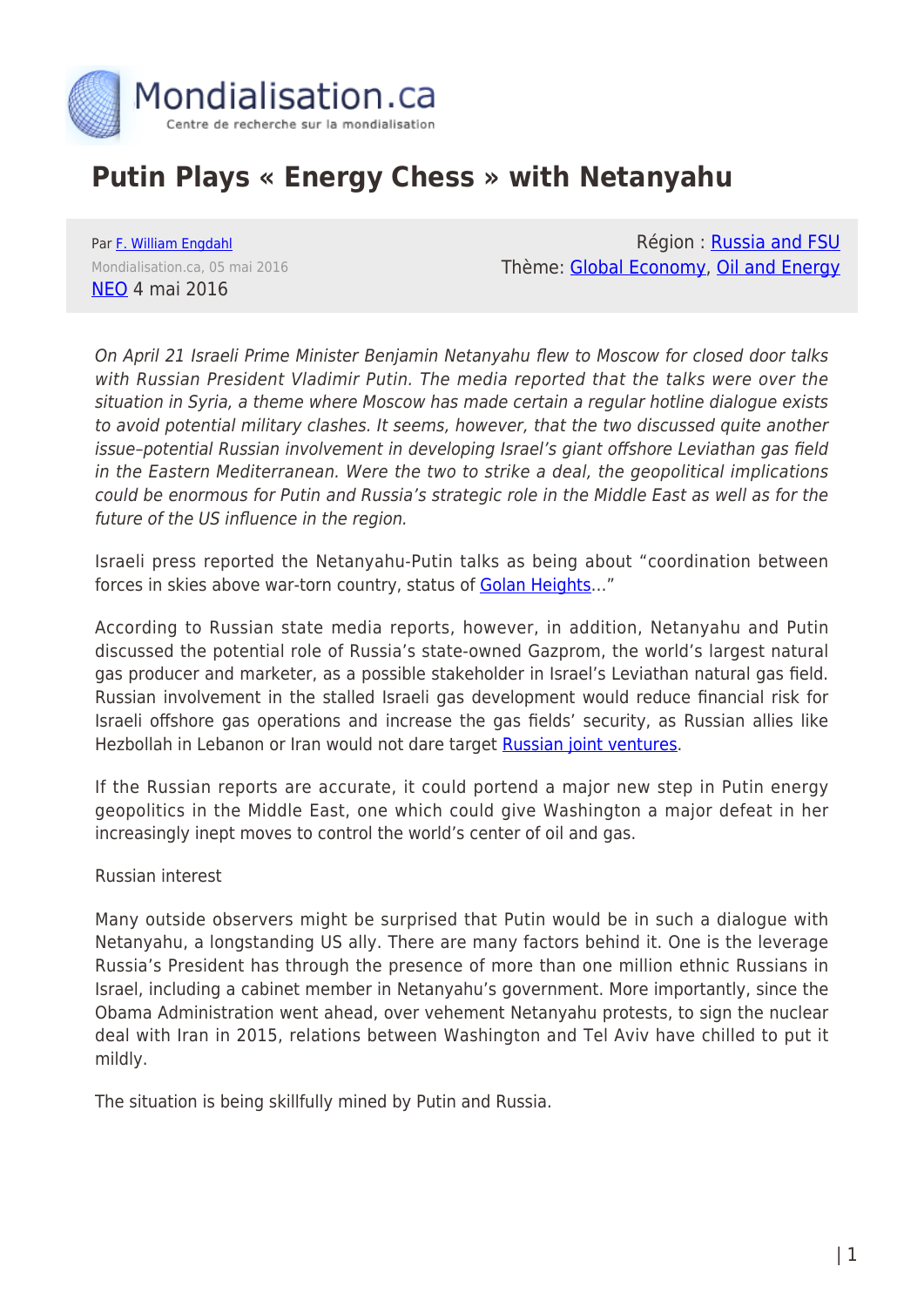

Washington wants to force a political reconciliation between Netanyahu and Turkey's Erdogan, including a deal in which Turkey would become a major buyer of Israeli offshore gas, making major purchase agreements from Leviathan. For Washington that would reduce Turkish dependency, today more than 60%, on imports of Russian gas. In return Israel would agree to sell Turkey advanced Israeli military equipment with Washington approval.

However bilateral talks between Turkey and Israel are reportedly stalled over numerous differences. This opens a door for Russia to [enter](http://www.naturalgaseurope.com/russian-gas-interests-to-dictate-israel-tukey-gas-deals-28675).

Putin invited Israeli President, Reuven Rivlin, to Moscow on March 16 for talks following Russia's surprise decision to pull some of its forces back from Syria. Significantly, the visit was sanctioned by Netanyahu, who often is at personal odds with his President. One purpose was clearly to lay ground for the latest Netanyahu [Moscow visit.](http://www.timesofisrael.com/moscow-wants-more-trade-with-israel-russian-pm-tells-rivlin/?utm_source=The+Times+of+Israel+Daily+Edition&utm_campaign=c759280ba7-2016_03_18&utm_medium=email&utm_term=0_adb46cec92-c759280ba7-55093541)

### Golan, Leviathan, Turkey

What is emerging is a complex realpolitik negotiation between Putin and Netanyahu of the highest geopolitical stakes for the entire Middle East and beyond.

The elements as they now appear include possible Gazprom partnership and investment in the development and marketing of natural gas from Israel's giant offshore Leviathan gas find. It includes some kind of arrangement between Russia and Israel to guarantee Israeli security from attacks by the Teheran-backed Hezbollah from forces in the Syrian Golan Heights. And it includes a deal in which Israel would walk away from Washington's desired gas and arms sales to Erdogan's Turkey, a deal which would weaken Gazprom and any Russian leverage over Turkey.

### Israel's Leviathan

First Leviathan. In late 2010 Israel announced discovery of a massive "super-giant" gas field offshore in what it declares is its Exclusive Economic Zone (EEZ). It's located in what geologists call the Levant or Levantine Basin. The find is some 84 miles west of the Haifa port and three miles deep. They named it Leviathan after the Biblical sea monster. Three Israeli energy companies, led by Delek Energy, in cooperation with the Houston Texas Noble Energy announced initial estimates that the field contained 16 trillion cubic feet of gas—making it the world's biggest deep-water gas find in a [decade.](http://www.voltairenet.org/article172827.html) For the first time since creation of the Israeli state in 1948, the country would be self-sufficient in energy and even in a position to become a major gas exporter.

If we flash forward some five or more years to the present, the world and Israel's entree as a major energy geopolitical player appear far different. The world prices for oil and natural gas have collapsed dramatically since late 2014 with little sign of serious recovery.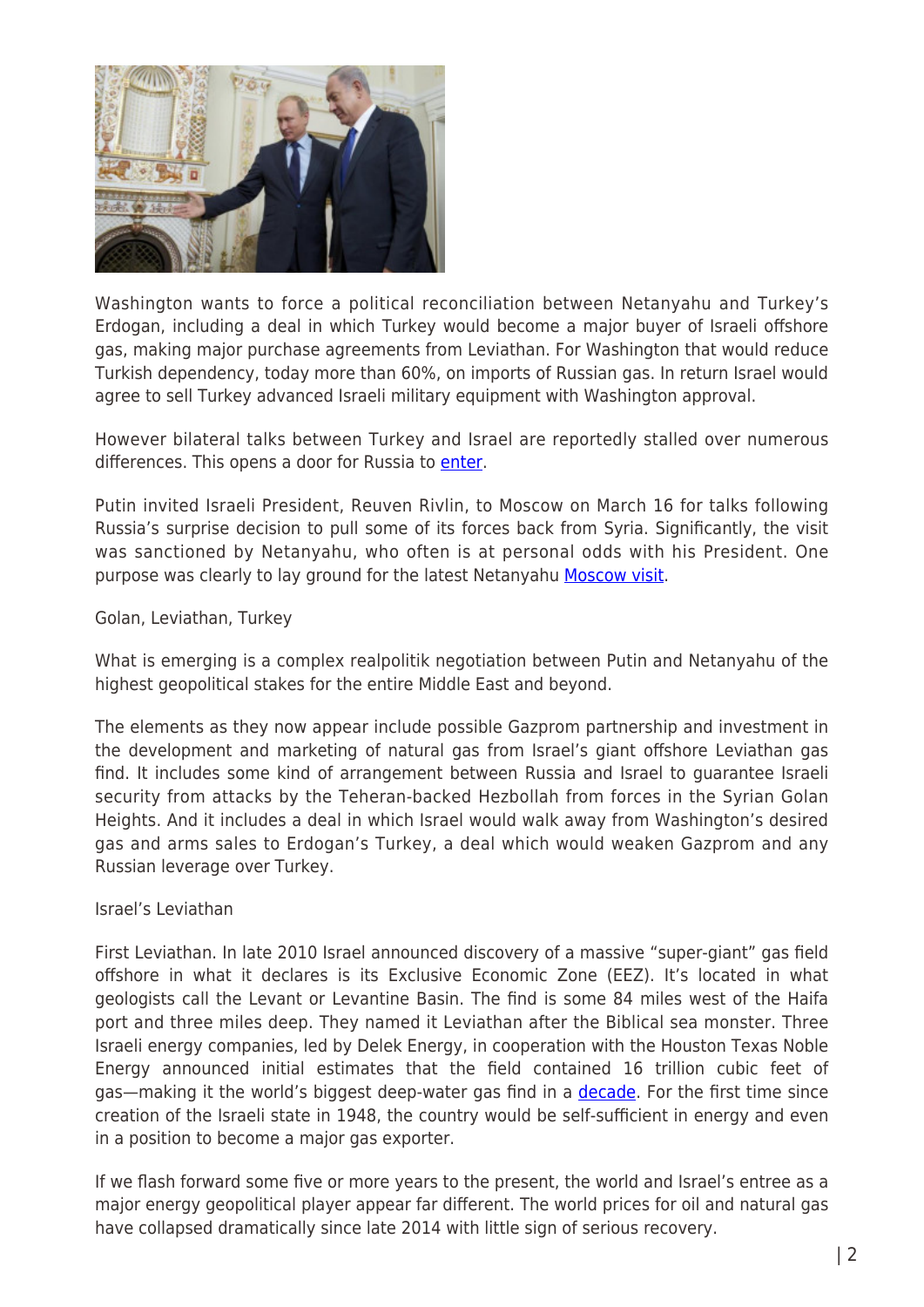Internal Israeli politics have furthermore blocked the regulatory approval for development of Leviathan. On March 28, Israel's High Court blocked the Netanyahu government's proposal to freeze regulation changes in the natural gas industry, threatening to delay the development of offshore fields. The court objected to a proposed "stability" clause, which would have prevented major regulatory changes for 10 years. Lack of an approved government framework has delayed development of Leviathan. Noble and their Israeli partners, Delek Group Ltd. are the two major stakeholders in [Leviathan.](http://www.bloomberg.com/news/articles/2016-03-28/noble-slides-most-in-7-weeks-after-israel-natural-gas-ruling)

What has changed as well since Russia's earlier foray into Leviathan 2012 is the fact that Netanyahu and the Obama Administration are barely on speaking terms over Iran and numerous other issues. As well, the world oil and gas market is in a depression and Israel could urgently need significant outside investors to develop Leviathan.

As well today the Houston, Texas company, Noble Energy, is feeling the negative impact of the energy price collapse of the past two years in the midst of the worst oil industry depression in years and is discussing sales of its stake in various international projects to weather the [storm](http://www.bloomberg.com/news/articles/2016-03-28/noble-slides-most-in-7-weeks-after-israel-natural-gas-ruling).

In October 2015, Israeli sources reported that Vladimir Putin had reformulated a proposal for Gazprom participation in Israel's nascent offshore gas development. According to comments of senior Israeli journalist, Ehud Yaari, Putin had expressed renewed Russian interest in Gazprom's entering into the Israeli natural gas sector by taking a joint venture share of the huge and costly Leviathan project. Yaari, considered very well-informed in Israeli Middle East politics, also stated that Israeli Prime Minister, Benjamin Netanyahu, who opposed a previous deal 2012 with Gazprom, is now reconsidering his 2012 position.

In 2012 Gazprom had submitted the highest bid to buy a 30% stake in Leviathan. Noble Energy's Israeli partners in Leviathan, led by Delek Energy, then had decided to bring in a strategic partner because they lack the financial wherewithal, know-how, and connections to fully exploit the reservoir's potential as quickly as possible.

Cost of developing the gas discovery alone, including building a natural gas liquefaction (LNG) plant, was estimated at \$10-15 billion. At that time there was a split among the owners of the Leviathan bloc. Israeli billionaire Yitzhak Tshuva's Delek Group were enthusiastic about doing a deal with Gazprom, given their geopolitical power and marketing ability globally. The US-based Noble Energy was opposed, most likely at the urging of [Washington](http://www.globes.co.il/en/article-1000790600). Gazprom lost that one.

In October 2015, a month after initiation of Russia's military intervention in Syria, Yaari told the Sydney-based newspaper, The Australian, that Putin had recently told Netanyahu, in return for a Leviathan deal, "We will make sure there will be no provocation against the [Israeli] gas fields by Hezbollah or **Hamas**." Given Russia's recent military role in Syria, that was clearly no empty promise.

# Turkey and Israel

Another component of a possible Grand Bargain on energy and security guarantees between Russia and Israel would involve an agreement for Israel to end US-backed negotiations with Turkey's Erdogan in favor of Gazprom investment into Leviathan and Russian security guarantees to Israeli offshore energy projects.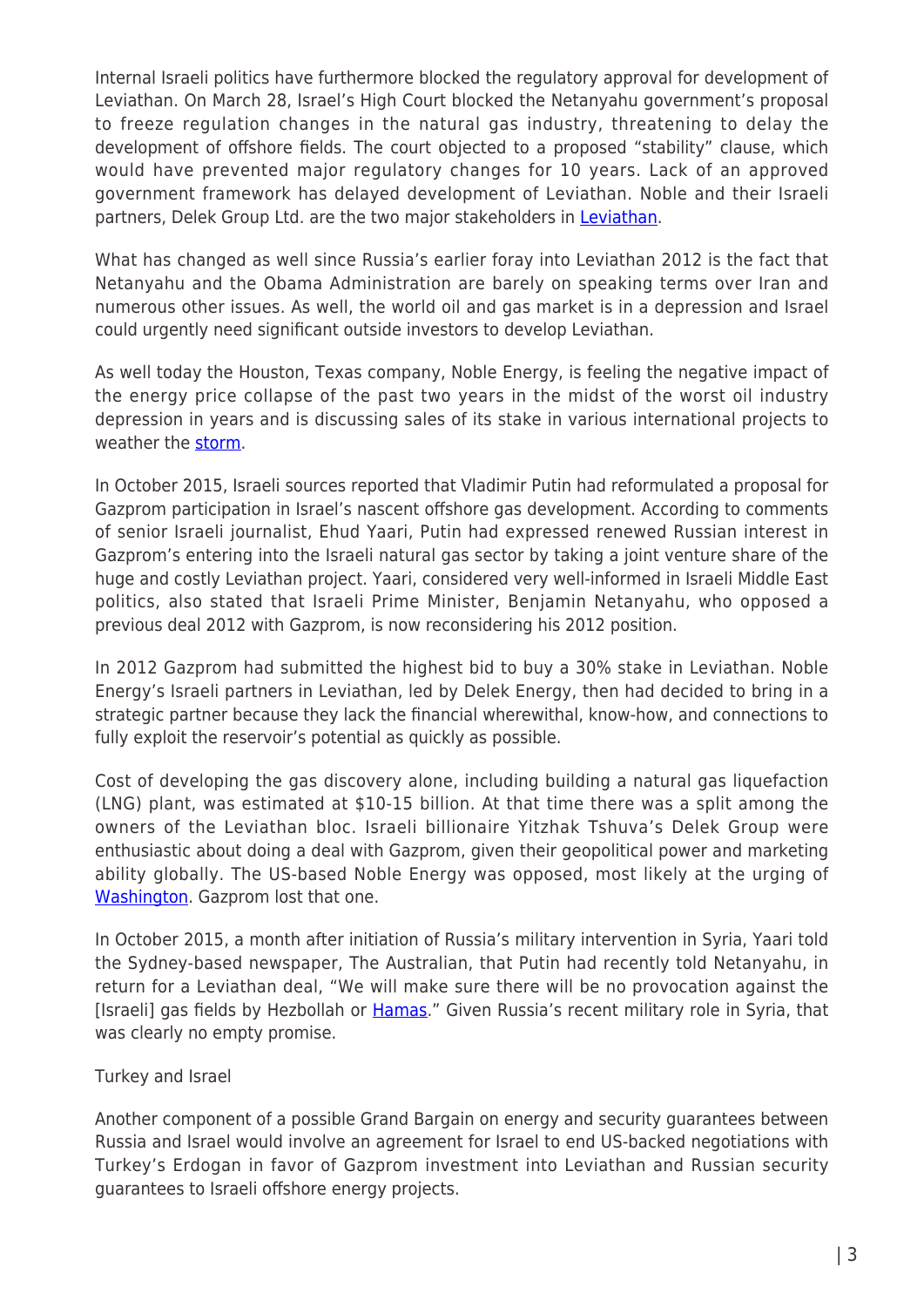In early March this year, US Vice President Joe Biden, who has an uncanny knack to show up in areas where Washington's neo-conservatives want special concessions or agreements, showed up in Tel Aviv for a meeting with Netanyahu. In closed door talks between the two, according to Israel's leading daily, Haaretz, Biden pressured Netanyahu to strike a deal with Erdogan that would see Israel's Leviathan gas going to Turkey to replace Gazprom gas. Biden also pressed for Israeli advanced weapons sales to NATO-member [Turkey](http://www.naturalgaseurope.com/noble-ceo-met-netanyahu-before-high-court-of-justice-to-release-its-decision-on-the-natural-gas-framework-28643).

Since then, secret talks have been ongoing between Israel and Turkey with no tangible success. Israeli Defense Minister, Moshe Ya'alon, speaking on behalf of the Israeli military establishment told Israeli media several times in recent weeks that the IDF demands, as precondition for any detente between Israel and Turkey that Erdogan shut the Hamas command post in Turkey from which Israel claims terror activities against Israel were ordered. Turkey has not agreed. The Israeli military establishment reportedly prefers maintaining military cooperation with Russia over that of any deal with the unpredictable Erdogan.

Clearly not by coincidence, only days after the Biden talks with Netanyahu, Putin extended his invitation, not to Netanyahu directly, but more diplomatically, with Israeli President Rivlin.

Rivlin was invited to Moscow on the ceremonial pretext of the 25th anniversary of the restoration of diplomatic ties between the two countries. He acted clearly as a discreet back-channel to prepare the most recent Moscow Putin-Netanyahu talks involving among other items, Gazprom stakes in Leviathan and the future of the Israeli-occupied Golan Heights where a suspiciously well-connected US energy company, Genie Energy, whose advisory board includes names such as Dick Cheney and Lord Rothschild, claims to have discovered, via their Israeli subsidiary, a huge new oil find.

Recent efforts by Netanyahu to get US President Obama to back a permanent Israeli occupation of the Golan Heights reportedly fell on deaf ears. Likely Netanyahu had in the back of his mind during his talks with Obama the reports of large oil discoveries by the Israeli subsidiary of the US-based Genie Energy.

In his Moscow talks, President Rivlin asked Putin to help reestablish the United Nations Disengagement Observer Force presence on the Golan Heights between Israel and Syria, noting that Israel is concerned to make sure Hezbollah and other Iranian-backed groups are not able to use the chaos within war-torn Syria and a power vacuum on the Golan Heights to set up a base near the border for attacks against Israel. The recent fighting forced the UN to [withdraw.](http://journal-neo.org/2016/05/04/putin-plays-energy-chess-with-netanyahu/%20http://www.timesofisrael.com/israel-wont-allow-iran-hezbollah-on-syrian-border-rivlin-tells-putin/?utm_source=The+Times+of+Israel+Daily+Edition&utm_campaign=de4239d0eb-2016_03_17&utm_medium=email&utm_term=0_adb46cec92-de4239d0eb-55093541)

What is clear is that the ultimate geopolitical stakes for all sides–Moscow, Tel Aviv, Ankara, Washington, for US energy companies, Israeli energy companies and Russia's Gazprom–are enormous. To be monitored…

F. William Engdahl is strategic risk consultant and lecturer, he holds a degree in politics from Princeton University and is a best-selling author on oil and geopolitics, exclusively for the online magazine ["New Eastern Outlook"](http://journal-neo.org/)

La source originale de cet article est **[NEO](http://journal-neo.org/2016/05/04/putin-plays-energy-chess-with-netanyahu/)** Copyright © [F. William Engdahl](https://www.mondialisation.ca/author/f-william-engdahl), [NEO](http://journal-neo.org/2016/05/04/putin-plays-energy-chess-with-netanyahu/), 2016